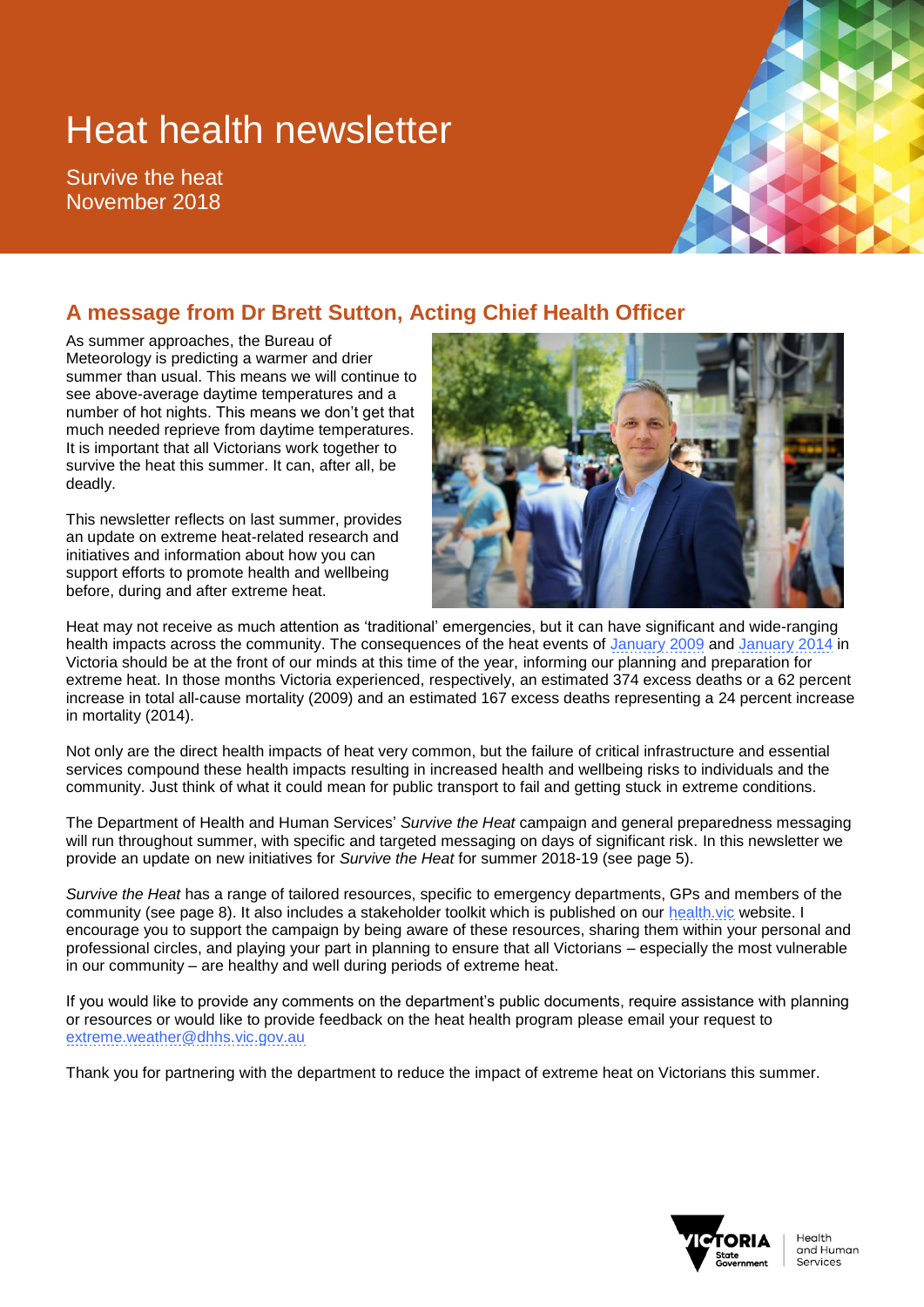#### *Survive the Heat* **campaign**

The *Survive the Heat* campaign will again run this year, this time with an emphasis on the serious impact extreme heat can have on health.

In addition to the useful tips and tricks that are rolled out through the summer period as part of the digital advertising strategy, this year animated videos will support the message that extreme heat can have a serious impact on health.

Four videos have been created: one for all Victorians; one that is directed at people with a pre-existing medical condition; one for carers of children and babies; and one for elderly people and their carers.

All of the videos zoom into the body and creatively depict what can happen when organs are affected by the heat.

All of the videos have voiceover and captioned translations in the following languages; Arabic, Cantonese, Italian, Mandarin, Greek, Somali, Turkish and Vietnamese.

The videos are available on the **Better Health Channel YouTube page**.

If you'd like a copy of the video sent to you, please email us at [extreme.weather@dhhs.vic.gov.au.](mailto:extreme.weather@dhhs.vic.gov.au)

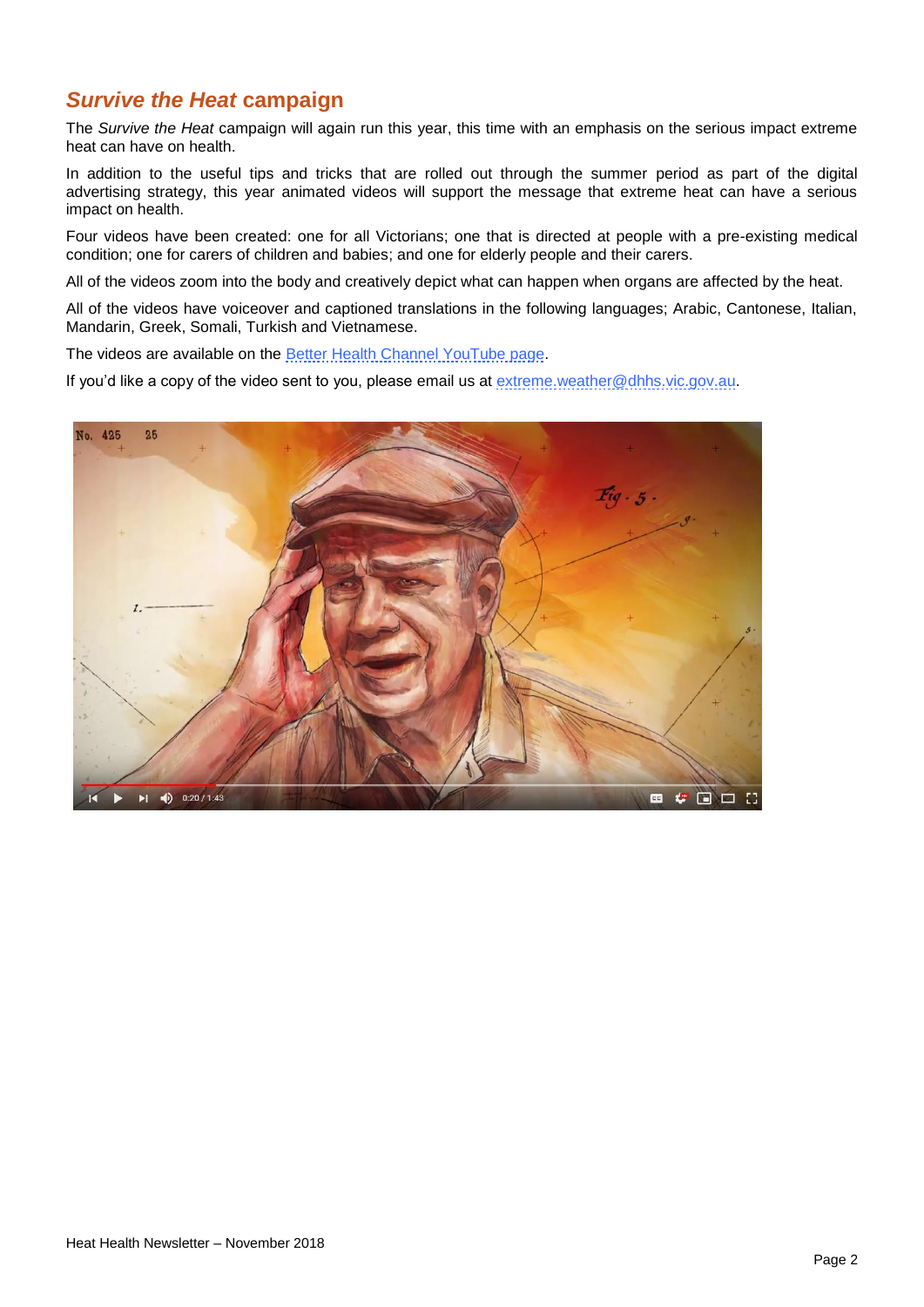## **Preparing for potential power outages**

#### Provided by the Department of Environment, Land, Water and Planning

In the coming months, the Department of Environment, Land, Water and Planning (DELWP) will once again be releasing numerous campaigns about preparation for a potential power outage, energy savings tips and overall safety which are relevant for workers in all industries.

For the aged-care and disability sector, including vulnerable customers, DELWP understands that some people have a special need for uninterrupted power, such as those on life support or with certain health conditions.

It is important that individuals and organisations have discussed these needs with their electrical retailer (the company who sends the electricity bill) ensuring that the company registers their up-to-date contact details.



For guidance on safety during a power outage and extreme heat conditions visit the Safety and Emergencies section of [https://www.energy.vic.gov.au/.](https://www.energy.vic.gov.au/)

## **Cooling Communities – a Moreland City Council Project**

Provided by Kathryn Skidmore, Senior Environmentally Sustainable Design Advisor, Moreland City Council



Source: Cooling Communities Final Report

In 2014 Moreland City Council undertook thermal heat mapping to assess the impact of the Urban Heat Island Effect across our municipality. The heat mapping showed that during summer, Moreland's surface temperature often exceeds 50 degrees in many areas.

Shortly after, Moreland completed the Urban Heat Island Effect (UHIE) Action Plan 2015-2016 – 2025-2026. The Plan collated short-term and long-term actions to transition Moreland to a much cooler, greener, safer municipality over coming years.

This work revealed there are many vulnerable residents in Moreland who suffer during summer. The Cooling Communities project was born as a joint initiative between Moreland City Council and the Moreland Energy Foundation Limited, with funding from the Victorian Government's Climate Change Adaptation 2015 grants. Aiming to explore heat vulnerability in community (not-for-profit) housing, we partnered with two local community housing

organisations: Aboriginal Housing Victoria (AHV) and Housing Choices Australia (HCA).

Over 12 months, we worked closely with both organisations and residents to retrofit housing upgrades specifically aimed at reducing internal temperatures during summertime. Improvements included installing external shading blinds, ceiling fans, extra insulation and solar panels to offset new air-conditioning. The project emphasised working with the residents, including understanding how residents use different areas of their home during warm weather. The project also aimed to understand barriers to similar future upgrades, including a lack of funding mechanisms for community housing providers, lack of knowledge of the UHIE, and deficiencies with the thermal standards of building and planning regulations.

Whist the project was small (10 properties) it has been considered a great success. Learnings have already been utilised and feedback from residents and AHV and HCA has been extremely positive.

Cooling Communities has been selected as a finalist in the Environmental Justice section of the 2018 Victorian Premier's Sustainability Awards. The awards recognise individuals, communities, organisations and businesses that are leading the way to a sustainable future.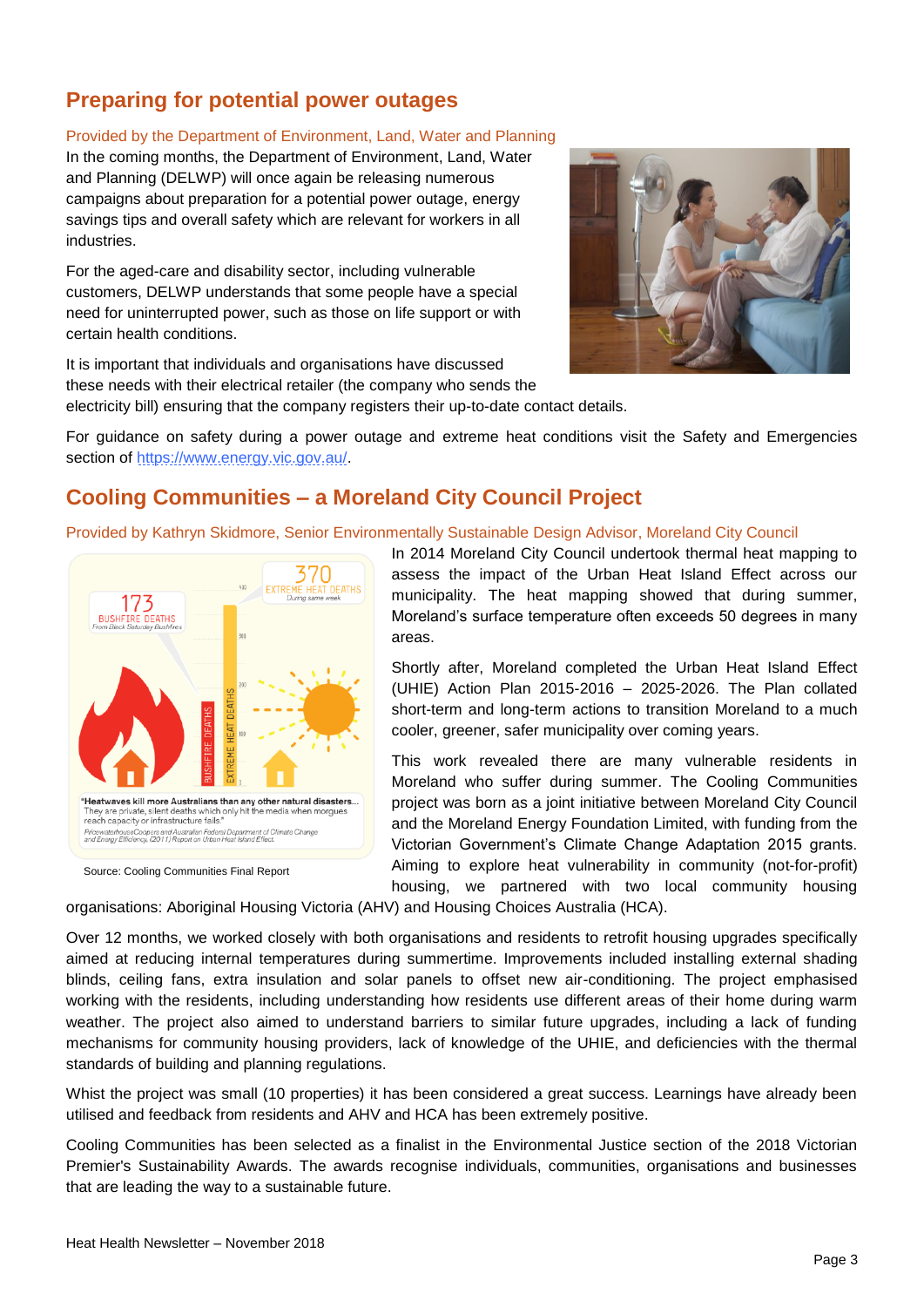### **Extreme heat events and an ageing population**

#### Provided by Bridget Tehan, Victorian Council of Social Service

This year's extreme heat across the northern hemisphere highlights the dangers related to our changing climate. Thousands of excess deaths can be attributed to extreme heat and tens of thousands more have suffered from heatstroke-related illnesses. In Quebec, Canada, it was reported that there were over 80 deaths attributed to the extreme heat, despite municipalities having heat plans in place. Those most vulnerable to the heat were found to be elderly men and women living alone in sweltering apartments, and many with underlying health conditions<sup>1</sup>.

Between 2001 and 2015 Melbourne recorded almost 1,300 excess deaths following episodes of extreme heat.<sup>2</sup> Our population is ageing – the number of people aged 65 and over in Australia is projected to grow from 3.8 million to 8.8 million by 2057.<sup>3</sup> In addition, we are increasingly living alone. Almost one in four Australian households is a loneperson household, with a median age of 64 for females and 54 years for males who live alone. <sup>4</sup> While living alone does not necessarily mean being disconnected, we know that older people are at a higher risk of becoming isolated if they live by themselves, and that this isolation can reduce their capacity to protect themselves during a heatwave.



We must work to ensure our public health practices target the growing number of people living alone, who we know are the most vulnerable to extreme heat.

## **Heatwaves, Homes & Health – a report by RMIT<sup>5</sup>**

The RMIT 2017 report *Heatwaves, Homes & Health*, acknowledges that the issues of heat, climate change and rising energy costs aren't going away, are of much interest academically, and important to the community.



The report notes that as more households experience rising electricity prices, householder concerns about energy bills contributes to potentially unhealthy self-rationing, as older householders may underestimate their own vulnerability in extreme heat. Some of the most vulnerable people may also restrict cooling in response to public messaging to reduce electricity use in extreme heat. CALD communities are likely to face additional challenges when navigating extreme heat, cost-reflective pricing and public messaging.

On the other hand, households with infants and pets indicated an

increasing reliance on air conditioning. Half of the households with pets said they left the air conditioning on exclusively for their pets.

The report concludes that mitigating the impact of future heatwaves on household health is a complex social problem which calls for cross-sectoral policy attention. Responses should include the electricity sector engaging and collaborating with other relevant sectors and jurisdictions, particularly the housing, urban planning, community development and health sectors. In addition, engagement with households, communities and other sectors should be undertaken to build trust, identify widely acceptable approaches, and build support for, and productive responses to, demand management initiatives to help minimise the impacts of extreme heat.

 $\overline{\phantom{a}}$ 

<sup>1</sup> [https://www.thestar.com/news/canada/2018/07/18/89-deaths-now-linked-to-heat-wave-in-quebec.html](https://urldefense.proofpoint.com/v2/url?u=https-3A__www.thestar.com_news_canada_2018_07_18_89-2Ddeaths-2Dnow-2Dlinked-2Dto-2Dheat-2Dwave-2Din-2Dquebec.html&d=DwMFAg&c=JnBkUqWXzx2bz-3a05d47Q&r=yCNvmzqiRiuhbWEOxSsoY3uCnR0poEUSsopwkYLgUg4&m=P9Z7cAMMAO4vekd6jGexpmDIovbiW-vSMCZoqD1L5VI&s=X0XowTfuZM-UZuzjWFovDCM4i5LklV92Q3ovvmFNa-Y&e=)

<sup>2</sup> Longden T, Measuring temperature-related mortality using endogenously determined thresholds, *Climatic Change*, 2018.

<sup>3</sup> AIHW, *Older Australia at a glance*, Cat. no: WEB 194, Australian Institute for Health and Welfare, 2017.

<sup>4</sup> ABS, *Census of Population and Housing: Reflecting Australia - Stories from the Census*, Australian Bureau of Statistics, 2016.

<sup>5</sup> Nicholls L., McCann H., Strengers Y. & Bosomworth K. He*atwaves, Homes & Health: Why household vulnerability to extreme heat is an electricity policy issue*, Centre for Urban Research, RMIT University, Melbourne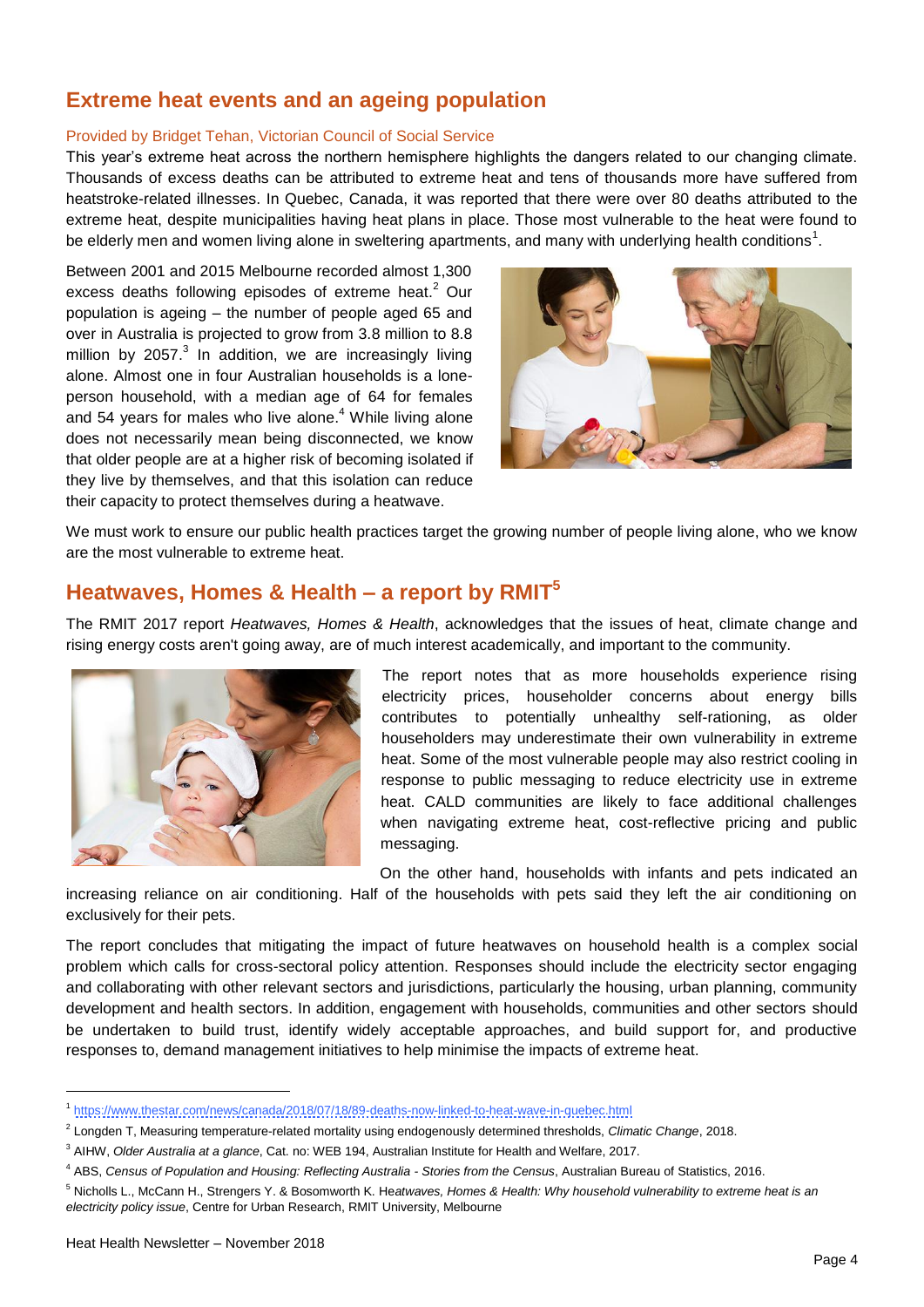#### **2017-2018 Heat health alerts**

The Department of Health and Human Services issued heat health alerts for **10** days during the 2017-18 summer. In comparison, heat health alerts were issued for six days during 2016-2017 and 10 days during 2015-2016. We were fortunate not to have heat events as prolonged as those experienced in 2009 and 2014 (Table 1).

Over the 2017-18 summer, heat health alerts were issued for **eight** days in Mallee and North Central; **seven** days in Northern Country; **six** days in Central; **five** days in Wimmera and North East; **four** days in South West; **two** days in West & South Gippsland; and for **one** day in East Gippsland. Heat health alerts were issued at least once for every weather forecast district during the summer of 2017-2018 (Table 2). The Bureau of Meteorology issued four [Special Climate Statements](http://www.bom.gov.au/climate/current/special-statements.shtml) between

| Table 1                                                                                                                                                                                                                                    |               |        |  |
|--------------------------------------------------------------------------------------------------------------------------------------------------------------------------------------------------------------------------------------------|---------------|--------|--|
| Year                                                                                                                                                                                                                                       | Number of     | Excess |  |
| $(Nov -$                                                                                                                                                                                                                                   | days          | Deaths |  |
| March)                                                                                                                                                                                                                                     | alerts issued |        |  |
| 2017-18                                                                                                                                                                                                                                    | 10            |        |  |
| 2016-17                                                                                                                                                                                                                                    | 6             |        |  |
| 2015-16                                                                                                                                                                                                                                    | 10            |        |  |
| 2014-15                                                                                                                                                                                                                                    | 4             |        |  |
| $2013 - 14*$                                                                                                                                                                                                                               | 12            | $167*$ |  |
| 2012-13                                                                                                                                                                                                                                    | 10            |        |  |
| 2011-12                                                                                                                                                                                                                                    | 2             |        |  |
| 2010-11                                                                                                                                                                                                                                    | 5             |        |  |
| $2009 - 10*$                                                                                                                                                                                                                               | 11            | $374*$ |  |
| *Chief Health Officer reports available for 2009 (January 26 to<br>February 1, 2009) and 2014 (January 14 to January 17, 2014) heat<br>events. Excess death is calculated by comparing data for the same<br>period in the previous year/s. |               |        |  |

October 2017 and May 2018 that provide additional context to heat during 2018.

Heat health alerts were issued for **10** days during summer 2017-2018. Note that for some days the actual average temperature was below the threshold for the district. This was often because the overnight temperature was lower than forecast – a 'cool change' coming through earlier than expected.

|  |  | * Colours used in table represent each weather forecast district as per Heat health alert system: Information and quidance for local government and other stakeholders. |
|--|--|-------------------------------------------------------------------------------------------------------------------------------------------------------------------------|

| Table 2              |                                                                |                                                                       |                                                  |                                                |                    |
|----------------------|----------------------------------------------------------------|-----------------------------------------------------------------------|--------------------------------------------------|------------------------------------------------|--------------------|
| <b>Event</b><br>date | <b>Weather forecast district(s)</b><br>& temperature threshold | Actual max & min temperature (°C)<br>reached (as provided by the BoM) |                                                  | <b>Actual</b><br>average<br>temp $(^{\circ}C)$ | <b>Date issued</b> |
| 18 December          | Mallee (34°C)                                                  | <b>Mildura</b>                                                        | Max: 40.7<br>Min: 28.8                           | 34.75                                          | 14/12/2017         |
|                      | Wimmera (32°C)                                                 | Horsham                                                               | Max: 33.8<br>Min: 22.0                           | 27.9                                           | 14/12/2017         |
|                      | Northern Country (32°C)                                        | Shepparton<br><b>Bendigo</b>                                          | Max: 35.4<br>Min: 24.1<br>Max: 34.7<br>Min: 22.9 | 29.75<br>28.8                                  | 14/12/2017         |
|                      | North Central (30°C)                                           | Seymour<br>(Mangalore)                                                | Max: 34.8<br>Min: 21.3                           | 28.05                                          | 14/12/2017         |
| 6 January            | North Central (30°C)                                           | Seymour<br>(Mangalore)                                                | Max: 41.2<br>Min: 17.4                           | 29.3                                           | 02/01/2018         |
|                      | Central (30°C)                                                 | Melbourne                                                             | Max: 41.7<br>Min: 18.7                           | 30.2                                           | 04/01/2018         |
|                      | West & South Gippsland (30°C)                                  | <b>Sale</b>                                                           | Max: 39.1<br>Min: 16.5                           | 27.8                                           | 04/01/2018         |
| 18 January           | South West (30°C)                                              | <b>Hamilton</b>                                                       | Max: 41.0<br>Min: 16.7                           | 28.85                                          | 17/01/2018         |
|                      | North Central (30°C)                                           | Seymour<br>(Mangalore)                                                | Max: 38.1<br>Min: 15.4                           | 26.75                                          | 15/01/2018         |
|                      | Central (30°C)                                                 | Melbourne                                                             | Max: 40.0<br>Min: 22.5                           | 31.25                                          | 15/01/2018         |
| 19 January           | Mallee (34°C)                                                  | <b>Mildura</b>                                                        | Max: 44.3<br>Min: 20.7                           | 32.5                                           | 16/01/2018         |
|                      | Wimmera (32°C)                                                 | Horsham                                                               | Max: 45.1<br>Min: 16.7                           | 30.9                                           | 16/01/2018         |
|                      | Northern Country (32°C)                                        | Shepparton<br>Bendigo                                                 | Max: 42.3<br>Min: 18.0<br>Max: 43.5<br>Min: 22.0 | 30.15<br>32.75                                 | 16/01/2018         |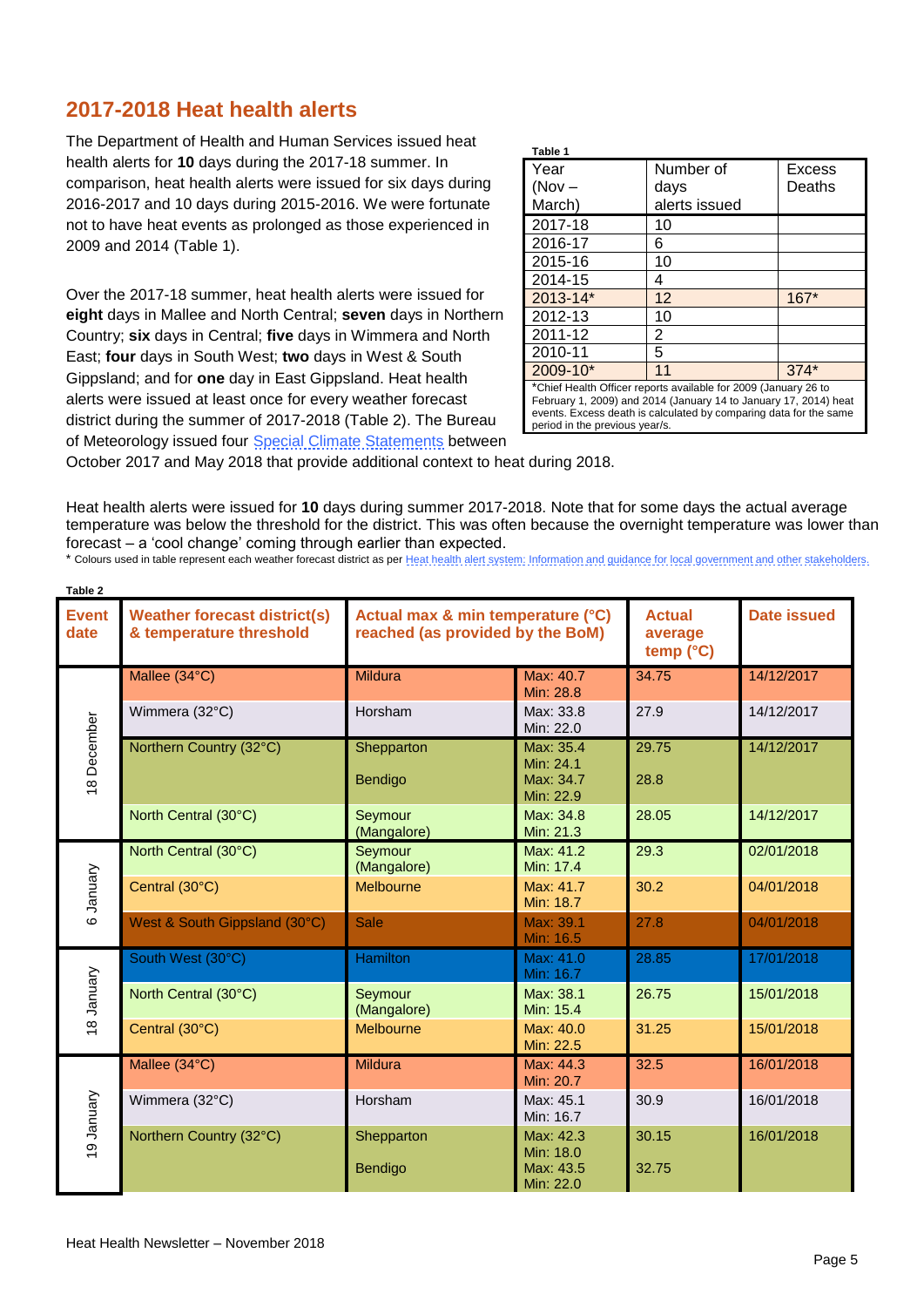|                          | North East (32°C)       | Albury/Wodonga         | Max:39.5<br>Min: 18.3  | 28.9  | 16/01/2018 |
|--------------------------|-------------------------|------------------------|------------------------|-------|------------|
|                          | North Central (30°C)    | Seymour<br>(Mangalore) | Max: 42.1<br>Min: 18.2 | 30.15 | 15/01/2018 |
|                          | Central (30°C)          | Melbourne              | Max: 40.3<br>Min: 20.3 | 30.3  | 16/01/2018 |
|                          | Mallee (34°C)           | <b>Mildura</b>         | Max: 45.1<br>Min: 23.6 | 34.35 | 17/01/2018 |
|                          | Northern Country (32°C) | Shepparton             | Max: 43.4<br>Min: 20.7 | 32.05 | 18/01/2018 |
| 20 January               |                         | Bendigo                | Max: 43.0<br>Min: 23.4 | 33.2  |            |
|                          | North East (32°C)       | Albury/Wodonga         | Max: 41.7<br>Min: 18.7 | 30.2  | 18/01/2018 |
|                          | North Central (30°C)    | Seymour<br>(Mangalore) | Max: 43.1<br>Min: 22.5 | 32.8  | 18/01/2018 |
| January                  | Mallee (34°C)           | <b>Mildura</b>         | Max: 44.2<br>Min: 28.2 | 36.2  | 17/01/2018 |
| $\overline{\mathcal{S}}$ | North East (32°C)       | Albury/Wodonga         | Max: 43.1<br>Min: 23.0 | 33.05 | 18/01/2018 |
|                          | Mallee (34°C)           | Mildura                | Max: 41.5<br>Min: 22.6 | 32.05 | 22/01/2018 |
|                          | Wimmera (32°C)          | Horsham                | Max: 35.7<br>Min: 17.1 | 26.4  | 22/01/2018 |
|                          | South West (30°C)       | <b>Hamilton</b>        | Max: 31.5<br>Min: 14.3 | 22.9  | 22/01/2018 |
| 26 January               | Northern Country (32°C) | Shepparton             | Max: 38.5<br>Min: 21.3 | 29.9  | 22/01/2018 |
|                          |                         | Bendigo                | Max: 37.8<br>Min: 20.5 | 29.15 |            |
|                          | North Central (30°C)    | Seymour<br>(Mangalore) | Max: 38.3<br>Min: 20.4 | 29.35 | 22/01/2018 |
|                          | Central (30°C)          | Melbourne              | Max: 28.4<br>Min: 21.2 | 24.8  | 22/01/2018 |
|                          | Mallee (34°C)           | Mildura                | Max: 42.0<br>Min:26.6  | 34.3  | 22/01/2018 |
|                          | Wimmera (32°C)          | Horsham                | Max:37.8<br>Min: 22.6  | 30.2  | 22/01/2018 |
| ≻                        | South West (30°C)       | <b>Hamilton</b>        | Max: 36.6<br>Min: 18.5 | 27.55 | 22/01/2018 |
| 27 Januar                | Northern Country (32°C) | Shepparton             | Max: 35.4<br>Min: 23.1 | 29.25 | 22/01/2018 |
|                          |                         | Bendigo                | Max: 35.9<br>Min: 22.3 | 29.1  |            |
|                          | North Central (30°C)    | Seymour<br>(Mangalore) | Max: 35.7<br>Min: 22.6 | 29.15 | 22/01/2018 |
|                          | Central (30°C)          | Melbourne              | Max:33.2<br>Min: 22.7  | 27.95 | 22/01/2018 |
|                          | Mallee (34°C)           | <b>Mildura</b>         | Max: 43.8<br>Min: 31.4 | 37.6  | 22/01/2018 |
|                          | Wimmera (32°C)          | Horsham                | Max: 42.4<br>Min: 25.8 | 34.1  | 22/01/2018 |
|                          | South West (30°C)       | <b>Hamilton</b>        | Max: 41.3<br>Min: 21.1 | 31.2  | 22/01/2018 |
| 28 January               | Northern Country (32°C) | Shepparton             | Max: 38.0<br>Min: 23.7 | 30.85 | 22/01/2018 |
|                          |                         | Bendigo                | Max: 38.8<br>Min: 24.4 | 31.6  |            |
|                          | North East (32°C)       | Albury/Wodonga         | Max: 36.8<br>Min: 22.4 | 29.6  | 22/01/2018 |
|                          | North Central (30°C)    | Seymour<br>(Mangalore) | Max: 38.8<br>Min: 25.4 | 32.1  | 22/01/2018 |
|                          | Central (30°C)          | Melbourne              | Max: 38.1<br>Min: 27.8 | 32.95 | 22/01/2018 |